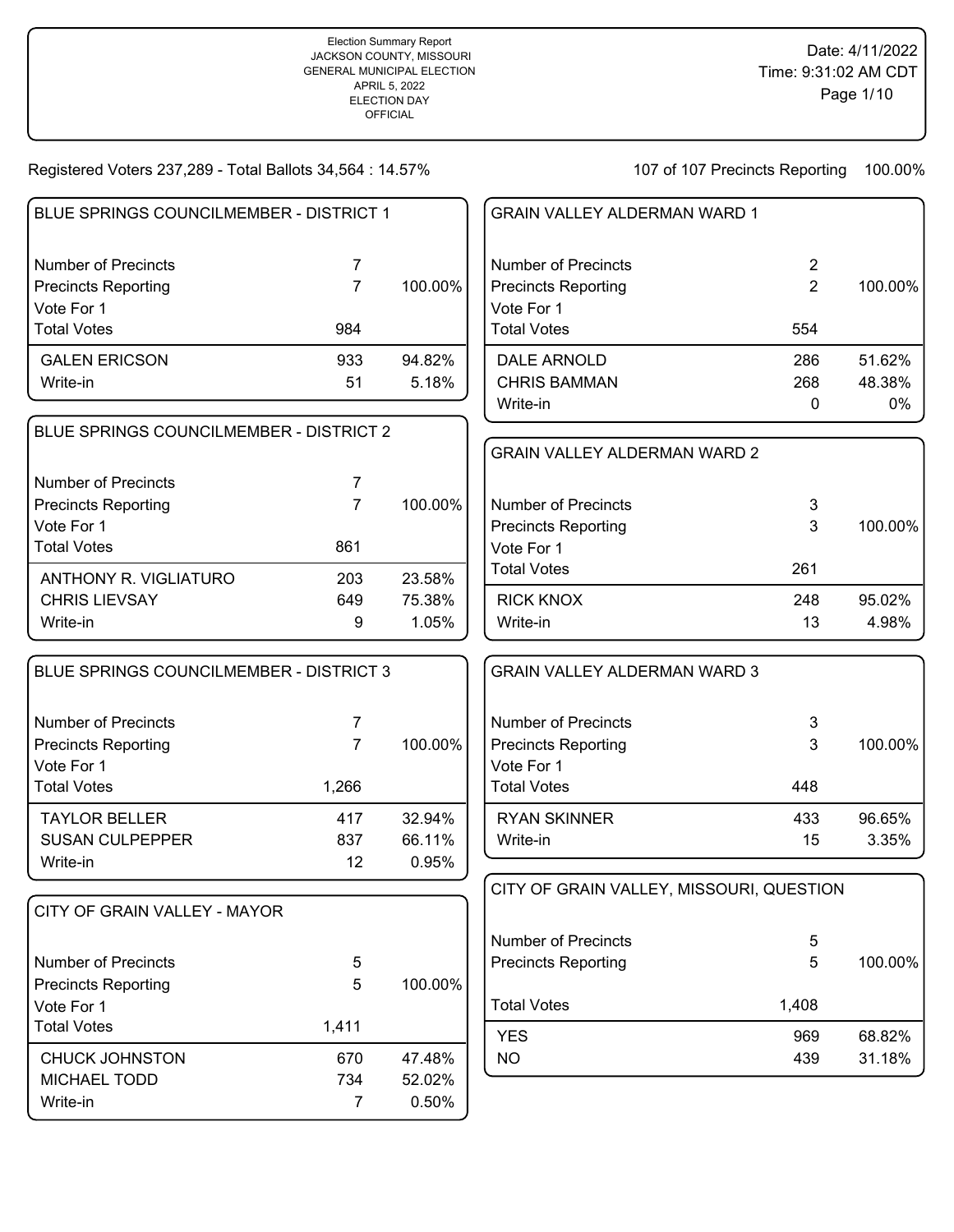| <b>GRANDVIEW ALDERMAN WARD 1</b>        |                |         | CITY OF GRANDVIEW, MISSOURI, QUESTION 2 |                |         |
|-----------------------------------------|----------------|---------|-----------------------------------------|----------------|---------|
| <b>Number of Precincts</b>              | 3              |         | <b>Number of Precincts</b>              | 6              |         |
| <b>Precincts Reporting</b>              | 3              | 100.00% | <b>Precincts Reporting</b>              | 6              | 100.00% |
| Vote For 1                              |                |         |                                         |                |         |
| <b>Total Votes</b>                      | 374            |         | <b>Total Votes</b>                      | 1,127          |         |
| <b>DEBBIE BIBBS</b>                     | 367            | 98.13%  | <b>YES</b>                              | 963            | 85.45%  |
| Write-in                                | $\overline{7}$ | 1.87%   | <b>NO</b>                               | 164            | 14.55%  |
| <b>GRANDVIEW ALDERMAN WARD 2</b>        |                |         | CITY OF GRANDVIEW, MISSOURI, QUESTION 3 |                |         |
| <b>Number of Precincts</b>              | 3              |         | <b>Number of Precincts</b>              | 6              |         |
| <b>Precincts Reporting</b>              | 3              | 100.00% | <b>Precincts Reporting</b>              | 6              | 100.00% |
| Vote For 1                              |                |         |                                         |                |         |
| <b>Total Votes</b>                      | 230            |         | <b>Total Votes</b>                      | 1,127          |         |
| <b>JOE RUNIONS</b>                      | 216            | 93.91%  | <b>YES</b>                              | 997            | 88.46%  |
| Write-in                                | 14             | 6.09%   | <b>NO</b>                               | 130            | 11.54%  |
| <b>GRANDVIEW ALDERMAN WARD 3</b>        |                |         | CITY OF GREENWOOD - MAYOR               |                |         |
| <b>Number of Precincts</b>              | 3              |         | <b>Number of Precincts</b>              | 3              |         |
| <b>Precincts Reporting</b>              | 3              | 100.00% | <b>Precincts Reporting</b>              | 3              | 100.00% |
| Vote For 1                              |                |         | Vote For 1                              |                |         |
| <b>Total Votes</b>                      | 409            |         | <b>Total Votes</b>                      | 396            |         |
| <b>RON BROWNLEE</b>                     | 195            | 47.68%  | <b>LEVI WEAVER</b>                      | 353            | 89.14%  |
| THOMAS J. ROUSEY                        | 214            | 52.32%  | Write-in                                | 43             | 10.86%  |
| Write-in                                | 0              | 0%      |                                         |                |         |
|                                         |                |         | <b>GREENWOOD ALDERMAN WARD 1</b>        |                |         |
| CITY OF GRANDVIEW, MISSOURI, QUESTION 1 |                |         |                                         |                |         |
|                                         |                |         | <b>Number of Precincts</b>              | $\overline{2}$ |         |
| <b>Number of Precincts</b>              | 6              |         | <b>Precincts Reporting</b>              | $\overline{2}$ | 100.00% |
| <b>Precincts Reporting</b>              | 6              | 100.00% | Vote For 1                              |                |         |
| <b>Total Votes</b>                      | 1,126          |         | <b>Total Votes</b>                      | 227            |         |
|                                         |                |         | SHAUN P. DUGAN                          | 168            | 74.01%  |
| <b>YES</b>                              | 909            | 80.73%  | <b>MARVIN MEGEE</b>                     | 59             | 25.99%  |
| <b>NO</b>                               | 217            | 19.27%  | Write-in                                | 0              | 0%      |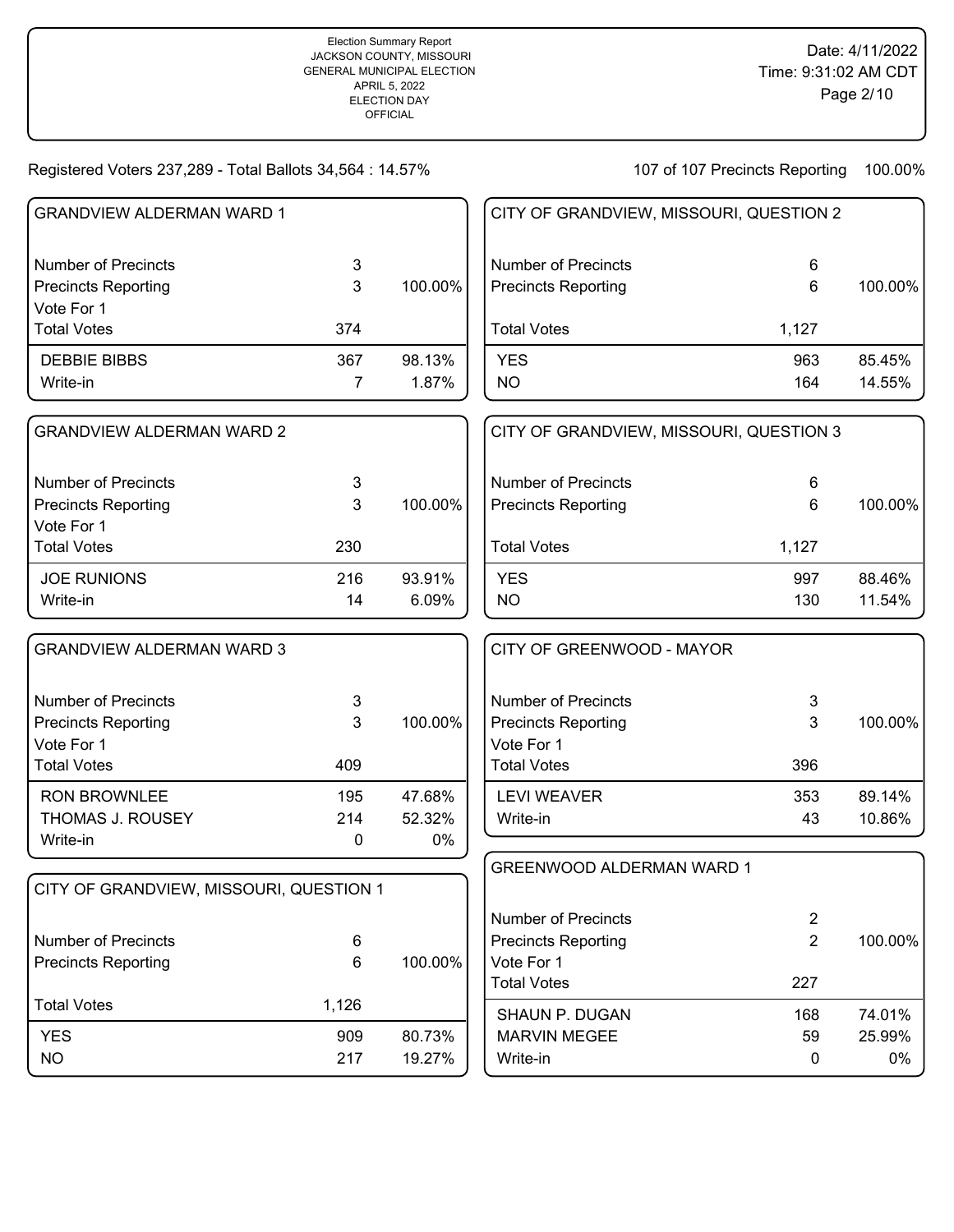| <b>GREENWOOD ALDERMAN WARD 2</b>                         |                                  |         | INDEPENDENCE COUNCILMEMBER-AT-LARGE                      |                |         |  |
|----------------------------------------------------------|----------------------------------|---------|----------------------------------------------------------|----------------|---------|--|
| <b>Number of Precincts</b><br><b>Precincts Reporting</b> | $\overline{2}$<br>$\overline{2}$ | 100.00% | <b>Number of Precincts</b><br><b>Precincts Reporting</b> | 32<br>32       | 100.00% |  |
| Vote For 1<br><b>Total Votes</b>                         | 197                              |         | Vote For 2<br><b>Total Votes</b>                         | 18,604         |         |  |
| <b>ANDREW TRACEY</b>                                     | 28                               | 14.21%  | <b>MIKE HUFF</b>                                         | 4,913          | 26.41%  |  |
| MICHAEL MARCHAND                                         | 50                               | 25.38%  | JARED A. FEARS                                           | 5,173          | 27.81%  |  |
| <b>KYRON "K" MCCLURE</b>                                 | 114                              | 57.87%  | MARCIE I. GRAGG                                          | 3,115          | 16.74%  |  |
| Write-in                                                 | 5                                | 2.54%   | KAREN M. DELUCCIE                                        | 5,309          | 28.54%  |  |
|                                                          |                                  |         | Write-in                                                 | 94             | 0.51%   |  |
| <b>GREENWOOD ALDERMAN WARD 2</b><br>(Unexpired Term)     |                                  |         | LAKE LOTAWANA ALDERMAN WARD 1                            |                |         |  |
| <b>Number of Precincts</b><br><b>Precincts Reporting</b> | $\overline{2}$<br>$\overline{2}$ | 100.00% | <b>Number of Precincts</b>                               | $\overline{2}$ |         |  |
| Vote For 1                                               |                                  |         | <b>Precincts Reporting</b>                               | $\overline{2}$ | 100.00% |  |
| <b>Total Votes</b>                                       | 181                              |         | Vote For 1                                               |                |         |  |
| <b>JODY BISHOP</b>                                       | 100                              | 55.25%  | <b>Total Votes</b>                                       | 79             |         |  |
| <b>SCOTT A. LAMASTER</b>                                 | 77                               | 42.54%  | <b>RUTH NEIGHBORS</b>                                    | 78             | 98.73%  |  |
| Write-in                                                 | $\overline{\mathbf{4}}$          | 2.21%   | Write-in                                                 | 1              | 1.27%   |  |
| CITY OF INDEPENDENCE - MAYOR                             |                                  |         | LAKE LOTAWANA ALDERMAN WARD 2                            |                |         |  |
| <b>Number of Precincts</b>                               | 32                               |         | <b>Number of Precincts</b>                               | 5              |         |  |
| <b>Precincts Reporting</b>                               | 32                               | 100.00% | <b>Precincts Reporting</b>                               | 5              | 100.00% |  |
| Vote For 1                                               |                                  |         | Vote For 1                                               |                |         |  |
| <b>Total Votes</b>                                       | 10,249                           |         | <b>Total Votes</b>                                       | 71             |         |  |
| EILEEN N. WEIR                                           | 1,479                            | 14.43%  | <b>LARRY ANTEY</b>                                       | 69             | 97.18%  |  |
| <b>RORY R. ROWLAND</b>                                   | 5,956                            | 58.11%  | Write-in                                                 | 2              | 2.82%   |  |
| Write-in                                                 | 2,814                            | 27.46%  |                                                          |                |         |  |
|                                                          |                                  |         | LAKE LOTAWANA ALDERMAN WARD 3                            |                |         |  |
|                                                          |                                  |         | <b>Number of Precincts</b>                               | $\mathbf{2}$   |         |  |
|                                                          |                                  |         | <b>Precincts Reporting</b>                               | $\overline{2}$ | 100.00% |  |
|                                                          |                                  |         | Vote For 1                                               |                |         |  |
|                                                          |                                  |         | <b>Total Votes</b>                                       | 60             |         |  |
|                                                          |                                  |         | <b>JAN RASE</b>                                          | 58             | 96.67%  |  |
|                                                          |                                  |         | Write-in                                                 | $\overline{2}$ | 3.33%   |  |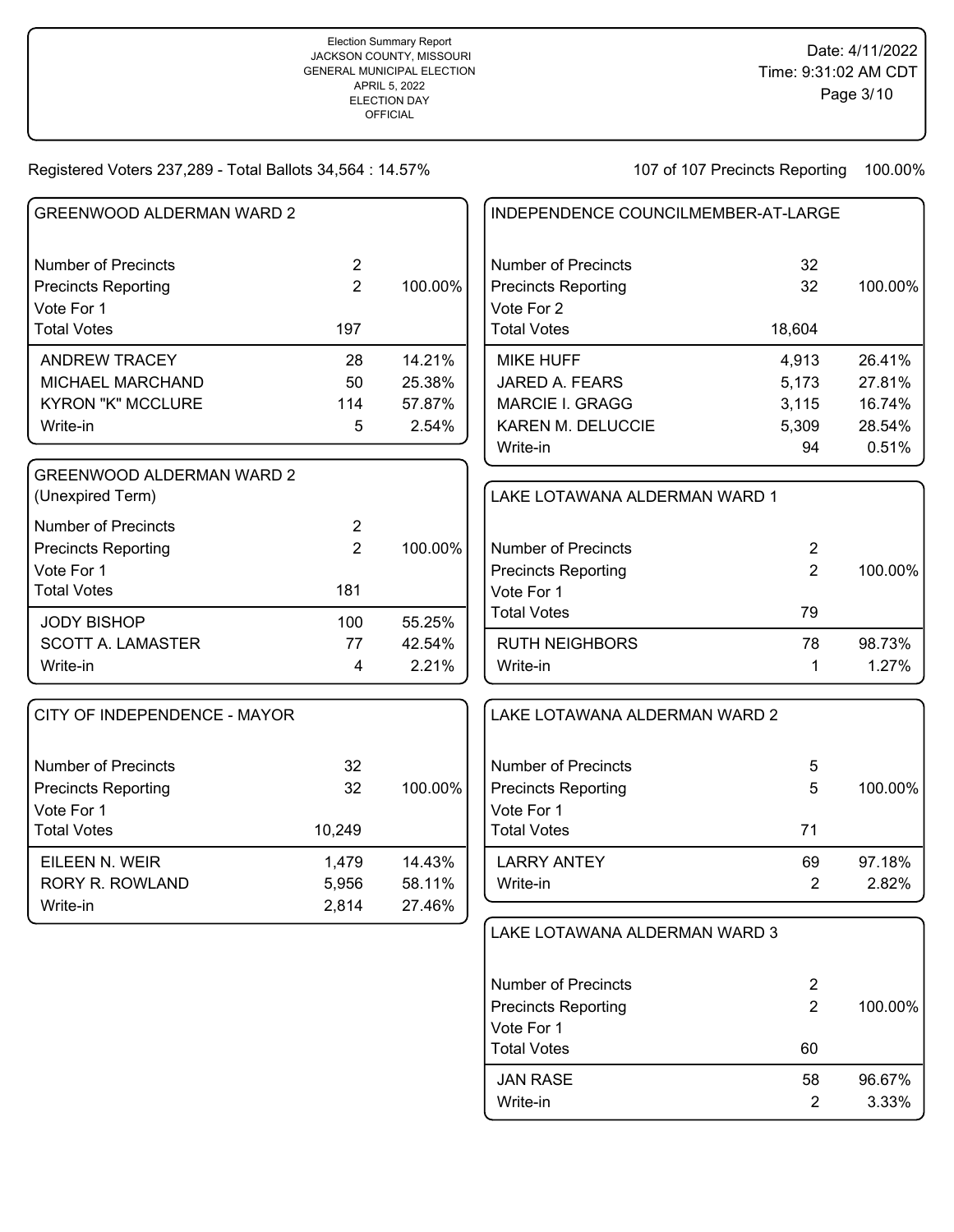DIANE FORTE 5,771 44.31% Write-in 35 0.27%

| LAKE TAPAWINGO ALDERMAN WARD 1 |                |         | LEES SUMMIT COUNCILMEMBER - DISTRICT 1 |       |         |  |
|--------------------------------|----------------|---------|----------------------------------------|-------|---------|--|
| <b>Number of Precincts</b>     | $\overline{2}$ |         | <b>Number of Precincts</b>             | 8     |         |  |
| <b>Precincts Reporting</b>     | $\overline{2}$ | 100.00% | <b>Precincts Reporting</b>             | 8     | 100.00% |  |
| Vote For 1                     |                |         | Vote For 1                             |       |         |  |
| <b>Total Votes</b>             | 24             |         | <b>Total Votes</b>                     | 2,384 |         |  |
| STEVEN L. MAGEL                | 24             | 100.00% | <b>KIRK SONNICHSEN</b>                 | 871   | 36.54%  |  |
| Write-in                       | $\mathbf 0$    | 0%      | <b>MIA PRIER</b>                       | 1,095 | 45.93%  |  |
|                                |                |         | <b>ROBERT DYE</b>                      | 412   | 17.28%  |  |
| LAKE TAPAWINGO ALDERMAN WARD 2 |                |         | Write-in                               | 6     | 0.25%   |  |
|                                |                |         | LEES SUMMIT COUNCILMEMBER - DISTRICT 2 |       |         |  |
| <b>Number of Precincts</b>     | 2              |         |                                        |       |         |  |
| <b>Precincts Reporting</b>     | $\overline{2}$ | 100.00% |                                        |       |         |  |
| Vote For 1                     |                |         | <b>Number of Precincts</b>             | 8     |         |  |
| <b>Total Votes</b>             | 34             |         | <b>Precincts Reporting</b>             | 8     | 100.00% |  |
| THOMAS D. RODENBERG            | 33             | 97.06%  | Vote For 1                             |       |         |  |
| Write-in                       | 1              | 2.94%   | <b>Total Votes</b>                     | 4,058 |         |  |
|                                |                |         | STORM DILLENSCHNEIDER                  | 1,531 | 37.73%  |  |
| LAKE TAPAWINGO ALDERMAN WARD 3 |                |         | <b>JOHN LOVELL</b>                     | 1,817 | 44.78%  |  |
|                                |                |         | <b>LORENZO HARRISON</b>                | 705   | 17.37%  |  |
| <b>Number of Precincts</b>     | $\overline{2}$ |         | Write-in                               | 5     | 0.12%   |  |
| <b>Precincts Reporting</b>     | $\overline{2}$ | 100.00% |                                        |       |         |  |
| Vote For 1                     |                |         | LEES SUMMIT COUNCILMEMBER - DISTRICT 3 |       |         |  |
| <b>Total Votes</b>             | 31             |         |                                        |       |         |  |
| ROBERT L. SEAGO                | 31             | 100.00% | <b>Number of Precincts</b>             | 11    |         |  |
| Write-in                       | 0              | 0%      | <b>Precincts Reporting</b>             | 11    | 100.00% |  |
|                                |                |         | Vote For 1                             |       |         |  |
| CITY OF LEES SUMMIT - MAYOR    |                |         | <b>Total Votes</b>                     | 3,072 |         |  |
|                                |                |         | JOSE H. "BETO" LOPEZ                   | 2,026 | 65.95%  |  |
|                                |                |         | TED J. DIEHL                           | 1,041 | 33.89%  |  |
| <b>Number of Precincts</b>     | 30             |         | Write-in                               | 5     | 0.16%   |  |
| <b>Precincts Reporting</b>     | 30             | 100.00% |                                        |       |         |  |
| Vote For 1                     |                |         |                                        |       |         |  |
| <b>Total Votes</b>             | 13,025         |         |                                        |       |         |  |
| <b>BILL BAIRD</b>              | 7,219          | 55.42%  |                                        |       |         |  |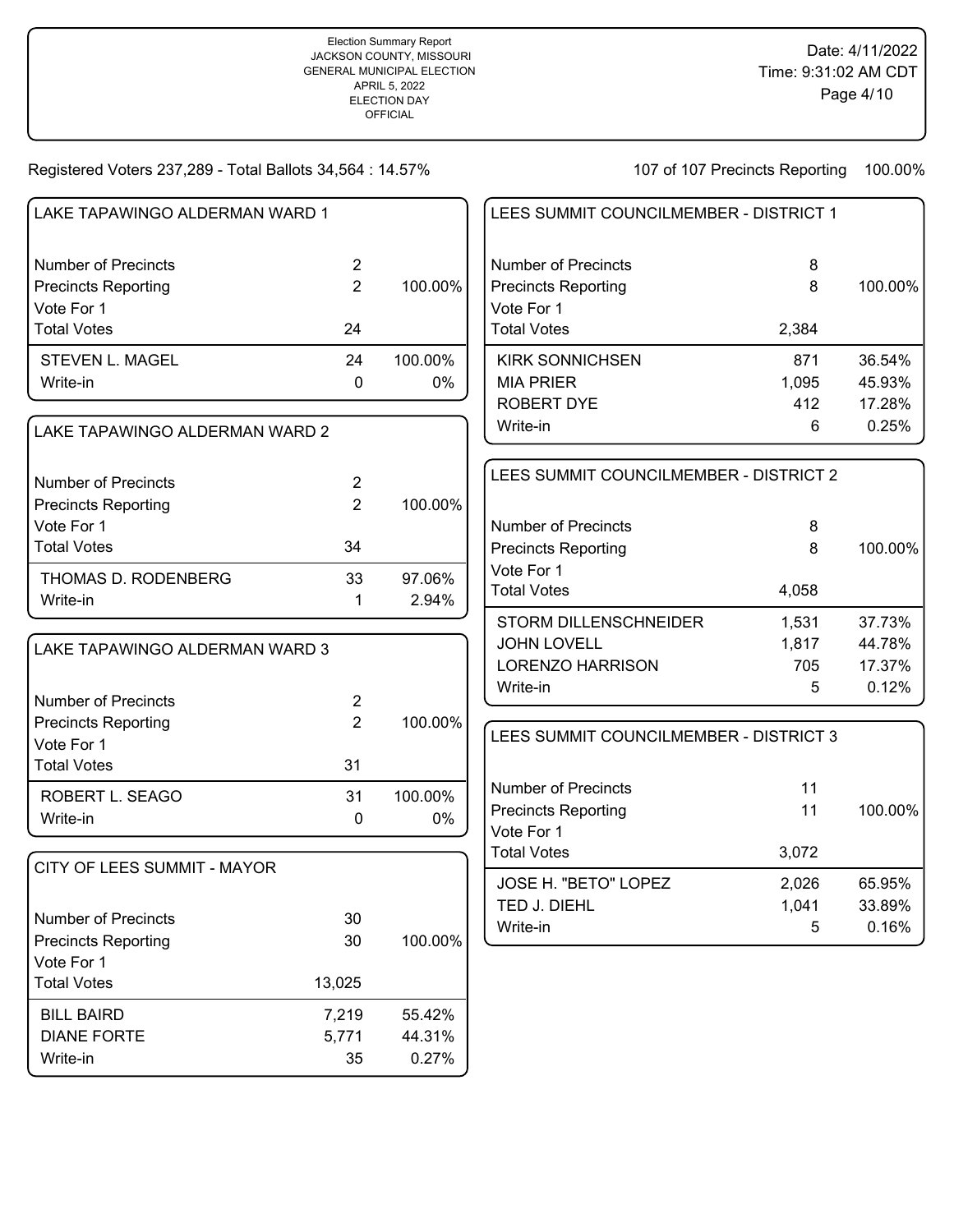| LEES SUMMIT COUNCILMEMBER - DISTRICT 4                   |                                  |         | LONE JACK ALDERMAN WARD 2             |                |         |
|----------------------------------------------------------|----------------------------------|---------|---------------------------------------|----------------|---------|
| <b>Number of Precincts</b>                               | 10                               |         | <b>Number of Precincts</b>            | $\overline{2}$ |         |
| <b>Precincts Reporting</b>                               | 10                               | 100.00% | <b>Precincts Reporting</b>            | $\overline{2}$ | 100.00% |
| Vote For 1<br><b>Total Votes</b>                         | 3,266                            |         | Vote For 1<br><b>Total Votes</b>      | 71             |         |
| <b>FAITH HODGES</b>                                      | 1,872                            | 57.32%  | <b>NATASHA ORTIZ</b>                  | 70             | 98.59%  |
| <b>ROBERT THANE "BOB"</b>                                | 1,382                            | 42.31%  | Write-in                              | 1              | 1.41%   |
| <b>JOHNSON</b>                                           |                                  |         |                                       |                |         |
| Write-in                                                 | 12                               | 0.37%   | CITY OF LONE JACK, MISSOURI, QUESTION |                |         |
| LEES SUMMIT MUNICIPAL JUDGE - DIVISION 243               |                                  |         | <b>Number of Precincts</b>            | $\overline{2}$ |         |
|                                                          |                                  |         | <b>Precincts Reporting</b>            | $\overline{2}$ | 100.00% |
| <b>Number of Precincts</b>                               | 30                               |         |                                       |                |         |
| <b>Precincts Reporting</b>                               | 30                               | 100.00% | <b>Total Votes</b>                    | 170            |         |
| Vote For 1                                               |                                  |         | <b>YES</b>                            | 63             | 37.06%  |
| <b>Total Votes</b>                                       | 12,054                           |         | <b>NO</b>                             | 107            | 62.94%  |
| <b>DANA ALTIERI</b>                                      | 7,065                            | 58.61%  |                                       |                |         |
| <b>JOSH PETER</b>                                        | 4,938                            | 40.97%  | CITY OF OAK GROVE - MAYOR             |                |         |
| Write-in                                                 | 51                               | 0.42%   |                                       |                |         |
|                                                          |                                  |         | <b>Number of Precincts</b>            | 3              |         |
| CITY OF LEE'S SUMMIT, MISSOURI, QUESTION                 |                                  |         | <b>Precincts Reporting</b>            | 3              | 100.00% |
|                                                          |                                  |         | Vote For 1                            |                |         |
| <b>Number of Precincts</b>                               | 30                               |         | <b>Total Votes</b>                    | 346            |         |
| <b>Precincts Reporting</b>                               | 30                               | 100.00% | <b>DANA WEBB</b>                      | 332            | 95.95%  |
| <b>Total Votes</b>                                       | 13,012                           |         | Write-in                              | 14             | 4.05%   |
| <b>YES</b>                                               | 7,444                            | 57.21%  | OAK GROVE ALDERMAN WARD 1             |                |         |
| <b>NO</b>                                                | 5,568                            | 42.79%  |                                       |                |         |
| LONE JACK ALDERMAN WARD 1                                |                                  |         | <b>Number of Precincts</b>            | $\overline{2}$ |         |
|                                                          |                                  |         | <b>Precincts Reporting</b>            | $\overline{2}$ | 100.00% |
|                                                          |                                  |         | Vote For 1                            |                |         |
| <b>Number of Precincts</b><br><b>Precincts Reporting</b> | $\overline{2}$<br>$\overline{2}$ | 100.00% | <b>Total Votes</b>                    | 164            |         |
| Vote For 1                                               |                                  |         | <b>JEREMY TAYLOR</b>                  | 162            | 98.78%  |
| <b>Total Votes</b>                                       | 68                               |         | Write-in                              | $\overline{2}$ | 1.22%   |
| <b>RYAN GARDNER</b>                                      | 66                               | 97.06%  |                                       |                |         |
| Write-in                                                 | $\overline{2}$                   | 2.94%   |                                       |                |         |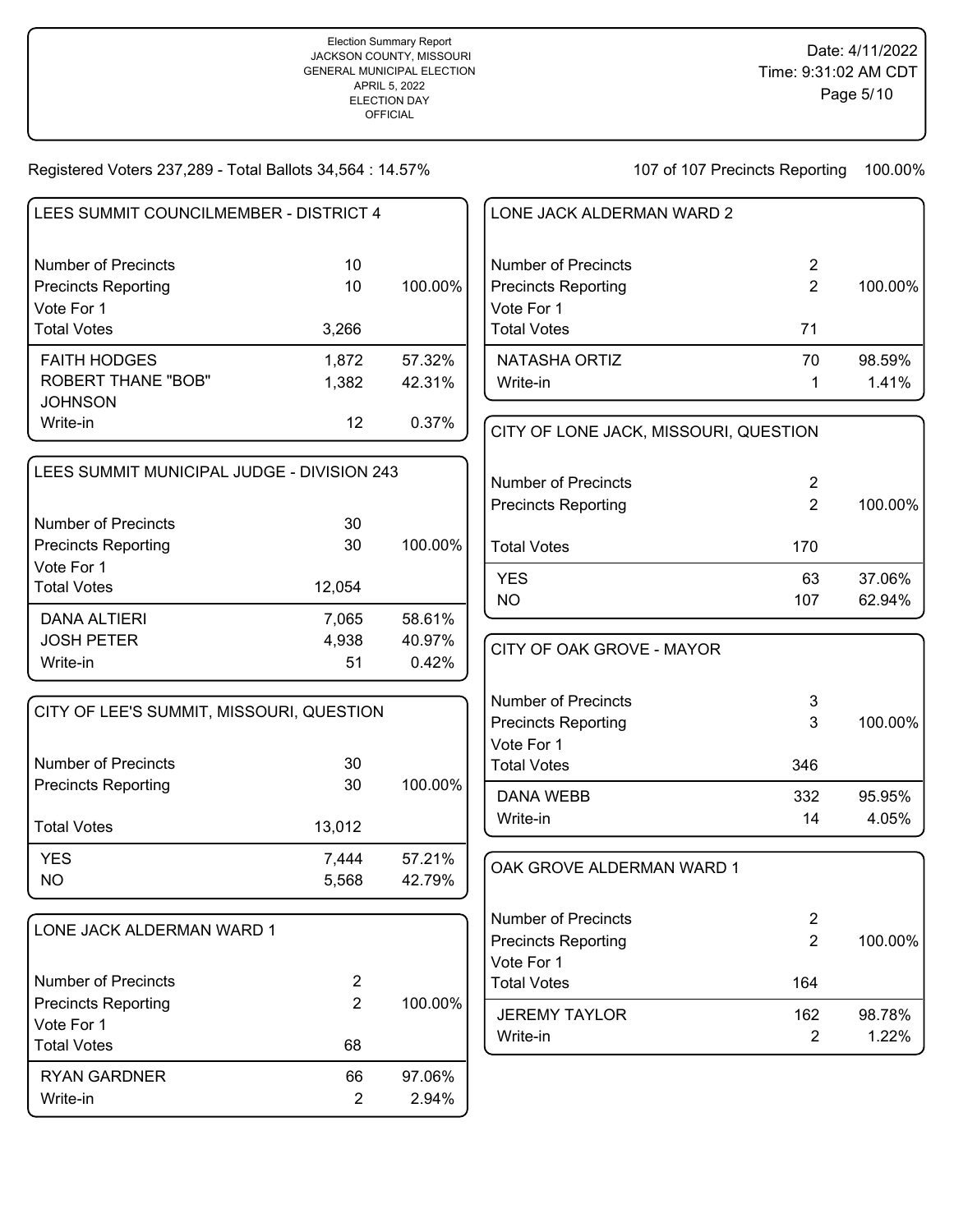## Registered Voters 237,289 - Total Ballots 34,564 : 14.57%

Write-in 4 3.92%

| OAK GROVE ALDERMAN WARD 2  |                |         | SUGAR CREEK ALDERMAN WARD 1               |                |         |
|----------------------------|----------------|---------|-------------------------------------------|----------------|---------|
| <b>Number of Precincts</b> | $\overline{2}$ |         | <b>Number of Precincts</b>                | 3              |         |
| <b>Precincts Reporting</b> | $\overline{2}$ | 100.00% | <b>Precincts Reporting</b>                | 3              | 100.00% |
| Vote For 1                 |                |         | Vote For 1                                |                |         |
| <b>Total Votes</b>         | 59             |         | <b>Total Votes</b>                        | 158            |         |
| <b>BRAD ALEXANDER</b>      | 56             | 94.92%  | <b>CHRISTOPHER STEFFEN</b>                | 149            | 94.30%  |
| Write-in                   | 3              | 5.08%   | Write-in                                  | 9              | 5.70%   |
| OAK GROVE ALDERMAN WARD 3  |                |         | SUGAR CREEK ALDERMAN WARD 2               |                |         |
| <b>Number of Precincts</b> | $\overline{2}$ |         | <b>Number of Precincts</b>                | $\overline{2}$ |         |
| <b>Precincts Reporting</b> | $\overline{2}$ | 100.00% | <b>Precincts Reporting</b>                | $\overline{2}$ | 100.00% |
| Vote For 1                 |                |         | Vote For 1                                |                |         |
| <b>Total Votes</b>         | 122            |         | <b>Total Votes</b>                        | 68             |         |
| <b>JAMES SHROUT</b>        | 62             | 50.82%  | ROBERT A. RAY                             | 65             | 95.59%  |
| <b>TRACEY NEWCOMER</b>     | 59             | 48.36%  | Write-in                                  | 3              | 4.41%   |
| Write-in                   | 1              | 0.82%   |                                           |                |         |
|                            |                |         | CITY OF SUGAR CREEK, MISSOURI, QUESTION 1 |                |         |
| TOWN OF RIVER BEND TRUSTEE |                |         |                                           |                |         |
|                            |                |         | <b>Number of Precincts</b>                | $\mathbf{3}$   |         |
| <b>Number of Precincts</b> | $\overline{2}$ |         | <b>Precincts Reporting</b>                | 3              | 100.00% |
| <b>Precincts Reporting</b> | $\overline{2}$ | 100.00% |                                           |                |         |
| Vote For 3                 |                |         | <b>Total Votes</b>                        | 252            |         |
| <b>Total Votes</b>         | 15             |         | <b>YES</b>                                | 127            | 50.40%  |
| <b>JARED OBERMEYER</b>     | 5              | 33.33%  | <b>NO</b>                                 | 125            | 49.60%  |
| <b>LISA OBERMEYER</b>      | 5              | 33.33%  |                                           |                |         |
| PAUL ANGELIDES             | 5              | 33.33%  | CITY OF SUGAR CREEK, MISSOURI, QUESTION 2 |                |         |
| Write-in                   | 0              | 0%      |                                           |                |         |
|                            |                |         | <b>Number of Precincts</b>                | 3              |         |
| TOWN OF SIBLEY TRUSTEE     |                |         | <b>Precincts Reporting</b>                | 3              | 100.00% |
| <b>Number of Precincts</b> | $\overline{2}$ |         | <b>Total Votes</b>                        | 251            |         |
| <b>Precincts Reporting</b> | $\overline{2}$ | 100.00% | <b>YES</b>                                | 157            | 62.55%  |
| Vote For 3                 |                |         | <b>NO</b>                                 | 94             | 37.45%  |
| <b>Total Votes</b>         | 102            |         |                                           |                |         |
| <b>TROY JEFFRIES</b>       | 33             | 32.35%  |                                           |                |         |
| <b>DAVID JEFFRIES</b>      | 34             | 33.33%  |                                           |                |         |
| <b>JASON KIMBRELL</b>      | 31             | 30.39%  |                                           |                |         |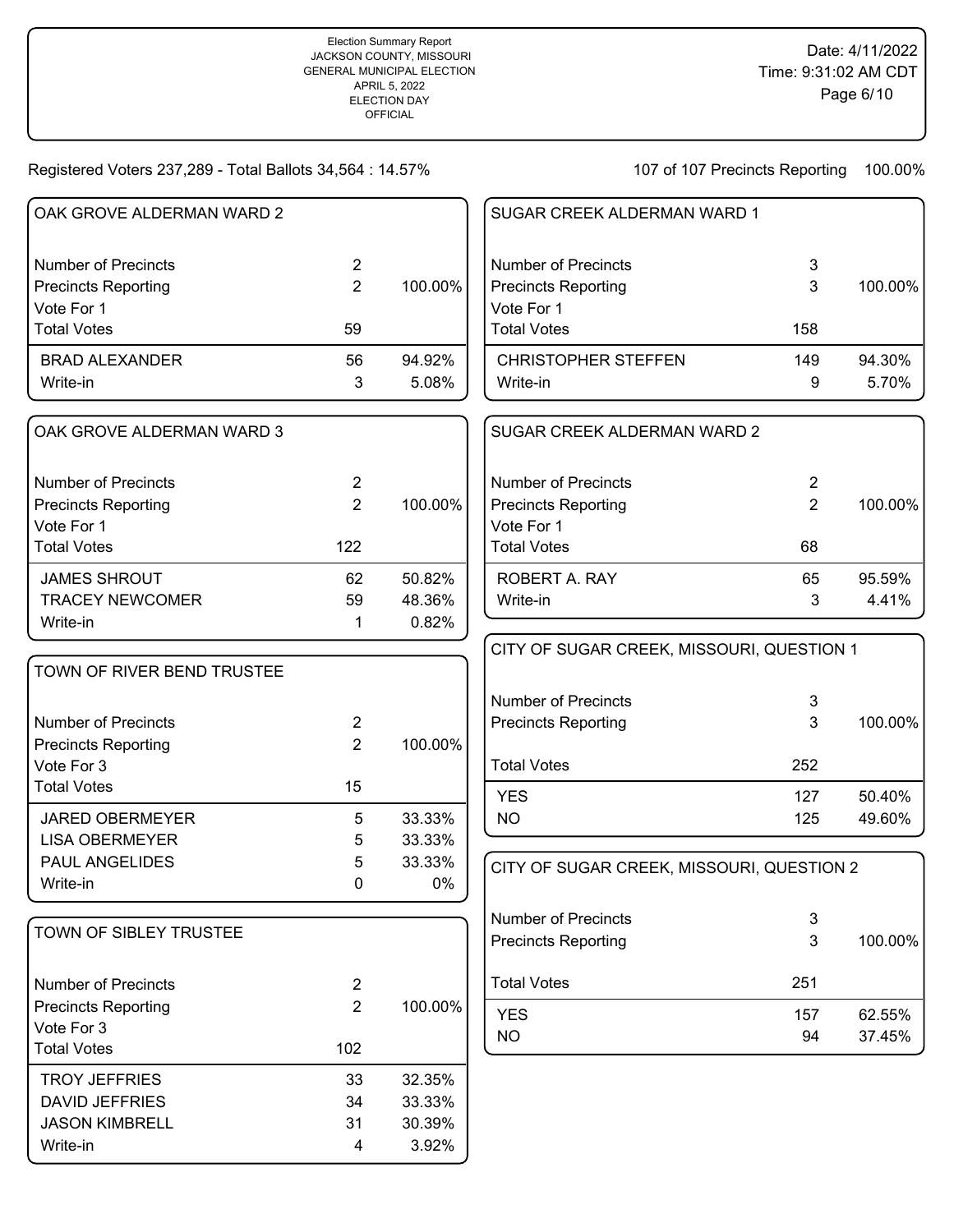| TOWN OF UNITY VILLAGE TRUSTEE                   |                |         | HICKMAN MILLS C-1 SCHOOL DISTRICT DIRECTOR      |                |         |
|-------------------------------------------------|----------------|---------|-------------------------------------------------|----------------|---------|
| <b>Number of Precincts</b>                      | $\overline{2}$ |         | <b>Number of Precincts</b>                      | 5              |         |
| <b>Precincts Reporting</b>                      | $\overline{2}$ | 100.00% | <b>Precincts Reporting</b>                      | 5              | 100.00% |
| Vote For 5                                      |                |         | Vote For 2                                      |                |         |
| <b>Total Votes</b>                              | 45             |         | <b>Total Votes</b>                              | 277            |         |
| <b>GUY BARKER</b>                               | 9              | 20.00%  | <b>TERRI T. BARR-MOORE</b>                      | 91             | 32.85%  |
| <b>BRANDI FRENCH</b>                            | 9              | 20.00%  | <b>BETH ANN BOERGER</b>                         | 48             | 17.33%  |
| <b>MARK FUSS</b>                                | 9              | 20.00%  | <b>CECIL E. WATTREE</b>                         | 66             | 23.83%  |
| <b>JAMES ROBERTS</b>                            | 9              | 20.00%  | JOHN CHARLES CARMICHAEL                         | 68             | 24.55%  |
| <b>DAVID VEST</b>                               | 9              | 20.00%  | Write-in                                        | 4              | 1.44%   |
| Write-in                                        | $\Omega$       | 0%      |                                                 |                |         |
|                                                 |                |         | RAYTOWN C-2 SCHOOL DISTRICT DIRECTOR            |                |         |
| JUNIOR COLLEGE DISTRICT TRUSTEE SUBDISTRICT NO. |                |         |                                                 |                |         |
| 6                                               |                |         | <b>Number of Precincts</b>                      | 10             |         |
| <b>Number of Precincts</b>                      | 19             |         | <b>Precincts Reporting</b>                      | 10             | 100.00% |
| <b>Precincts Reporting</b>                      | 19             | 100.00% | Vote For 2                                      |                |         |
| Vote For 1                                      |                |         | <b>Total Votes</b>                              | 2,259          |         |
| <b>Total Votes</b>                              | 5,462          |         | <b>EDITH MARSALIS</b>                           | 215            | 9.52%   |
| MICHAEL R. BROWN                                | 2,639          | 48.32%  | <b>BOBBIE SAULSBERRY</b>                        | 581            | 25.72%  |
| <b>CHRIS BENJAMIN</b>                           | 2,778          | 50.86%  | MICHAEL WATSON                                  | 430            | 19.03%  |
| Write-in                                        | 45             | 0.82%   | NATALIE JOHNSON-BERRY                           | 740            | 32.76%  |
|                                                 |                |         | <b>ALEXIS CHRISTOPHER</b>                       | 266            | 11.78%  |
|                                                 |                |         | Write-in                                        | 27             | 1.20%   |
| INDEPENDENCE SCHOOL DISTRICT DIRECTOR           |                |         |                                                 |                |         |
|                                                 |                |         | <b>GRANDVIEW C-4 SCHOOL DISTRICT - DIRECTOR</b> |                |         |
| <b>Number of Precincts</b>                      | 29             |         |                                                 |                |         |
| <b>Precincts Reporting</b>                      | 29             | 100.00% |                                                 |                |         |
| Vote For 2                                      |                |         | <b>Number of Precincts</b>                      | 7              |         |
| <b>Total Votes</b>                              | 14,361         |         | <b>Precincts Reporting</b>                      | $\overline{7}$ | 100.00% |
| <b>JILL ESRY</b>                                | 4,404          | 30.67%  | Vote For 2                                      |                |         |
| <b>GREG GILLIAM</b>                             | 2,618          | 18.23%  | <b>Total Votes</b>                              | 1,476          |         |
| <b>ANTHONY MONDAINE</b>                         | 3,354          | 23.35%  | DAWN FOY                                        | 532            | 36.04%  |
| <b>JASON VOLLMECKE</b>                          | 2,058          | 14.33%  | <b>HELEN RANSOM</b>                             | 504            | 34.15%  |
| <b>MATT MALLINSON</b>                           | 1,865          | 12.99%  | <b>JOSHUA HILL</b>                              | 426            | 28.86%  |
| Write-in                                        | 62             | 0.43%   | Write-in                                        | 14             | 0.95%   |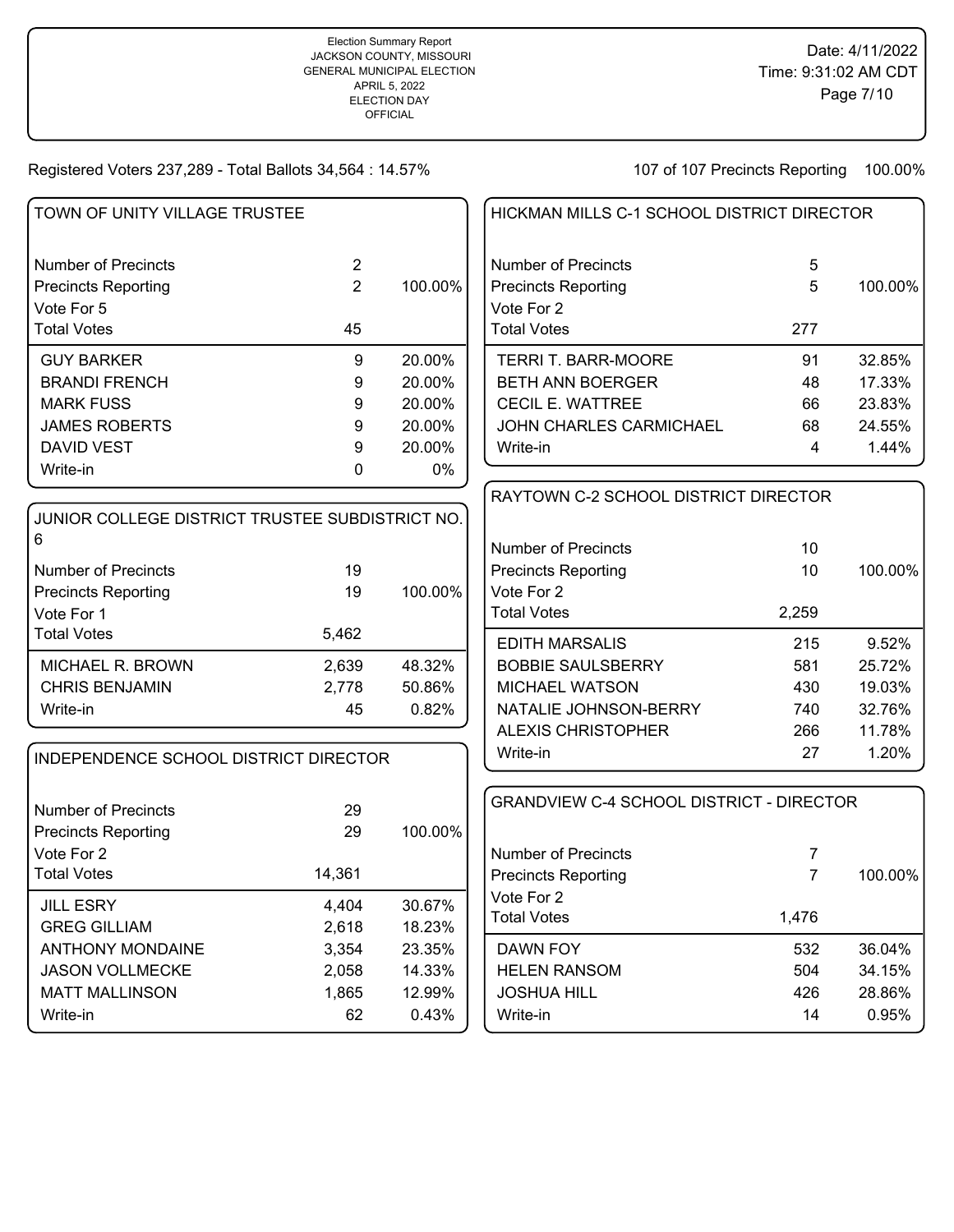107 of 107 Precincts Reporting 100.00%

Write-in 9 0.29%

| <b>GRANDVIEW C-4 SCHOOL DISTRCT - DIRECTOR</b><br>(Unexpired Term)     |                                  |         | FORT OSAGE R-1 SCHOOL DISTRICT DIRECTOR                                |          |         |
|------------------------------------------------------------------------|----------------------------------|---------|------------------------------------------------------------------------|----------|---------|
| <b>Number of Precincts</b><br><b>Precincts Reporting</b><br>Vote For 1 | 7<br>$\overline{7}$              | 100.00% | <b>Number of Precincts</b><br><b>Precincts Reporting</b><br>Vote For 2 | 13<br>13 | 100.00% |
| <b>Total Votes</b>                                                     | 841                              |         | <b>Total Votes</b>                                                     | 3,095    |         |
| <b>STACY WRIGHT</b>                                                    | 580                              | 68.97%  | <b>TIM BROWN</b>                                                       | 783      | 25.30%  |
| <b>KEITH DAVID SHAW</b>                                                | 258                              | 30.68%  | <b>KYLE A. LEEDS</b>                                                   | 373      | 12.05%  |
| Write-in                                                               | 3                                | 0.36%   | <b>DUSTIN SCHNAKENBERG</b>                                             | 354      | 11.44%  |
|                                                                        |                                  |         | JENNIFER C. ROGERS                                                     | 314      | 10.15%  |
| LONE JACK C-6 SCHOOL DISTRICT DIRECTOR                                 |                                  |         | SHARON A. DANKENBRING                                                  | 797      | 25.75%  |
|                                                                        |                                  |         | <b>KRESS CAMBERS</b>                                                   | 462      | 14.93%  |
|                                                                        |                                  |         | Write-in                                                               | 12       | 0.39%   |
| <b>Number of Precincts</b>                                             | $\overline{2}$<br>$\overline{2}$ |         |                                                                        |          |         |
| <b>Precincts Reporting</b>                                             |                                  | 100.00% | BLUE SPRINGS R-4 SCHOOL DISTRICT DIRECTOR                              |          |         |
| Vote For 2<br><b>Total Votes</b>                                       | 562                              |         |                                                                        |          |         |
|                                                                        |                                  |         | <b>Number of Precincts</b>                                             | 29       |         |
| <b>RYAN THOMAS BROWN</b>                                               | 120                              | 21.35%  | <b>Precincts Reporting</b>                                             | 29       | 100.00% |
| DANIEL C. WHITE                                                        | 177                              | 31.49%  | Vote For 2                                                             |          |         |
| <b>KAY KING</b>                                                        | 126                              | 22.42%  | <b>Total Votes</b>                                                     | 11,207   |         |
| LUCAS A. RICHARDS                                                      | 129                              | 22.95%  |                                                                        |          |         |
| Write-in                                                               | 10                               | 1.78%   | <b>RHONDA GILSTRAP</b>                                                 | 4,068    | 36.30%  |
|                                                                        |                                  |         | <b>BOBBY HAWK</b>                                                      | 3,218    | 28.71%  |
| CONSOLIDATED SCHOOL DISTRICT NO. 6 - QUESTION                          |                                  |         | <b>NICK BLEESS</b>                                                     | 2,133    | 19.03%  |
|                                                                        |                                  |         | WILLIAM (WILL) HECHT                                                   | 1,715    | 15.30%  |
| <b>Number of Precincts</b>                                             | $\overline{2}$                   |         | Write-in                                                               | 73       | 0.65%   |
| <b>Precincts Reporting</b>                                             | $\overline{2}$                   | 100.00% |                                                                        |          |         |
|                                                                        |                                  |         | <b>GRAIN VALLEY R-V SCHOOL DISTRICT DIRECTOR</b>                       |          |         |
| <b>Total Votes</b>                                                     | 370                              |         |                                                                        |          |         |
| <b>YES</b>                                                             | 197                              | 53.24%  | <b>Number of Precincts</b>                                             | 9        |         |
| <b>NO</b>                                                              | 173                              | 46.76%  | <b>Precincts Reporting</b>                                             | 9        | 100.00% |
|                                                                        |                                  |         | Vote For 2                                                             |          |         |
|                                                                        |                                  |         | <b>Total Votes</b>                                                     | 3,104    |         |
|                                                                        |                                  |         | <b>APRIL CLAPHAN</b>                                                   | 620      | 19.97%  |
|                                                                        |                                  |         | <b>JEFFREY PORTER</b>                                                  | 825      | 26.58%  |
|                                                                        |                                  |         | <b>JULIE GROFF</b>                                                     | 618      | 19.91%  |
|                                                                        |                                  |         | <b>MICHAEL HACKETT</b>                                                 | 369      | 11.89%  |
|                                                                        |                                  |         | <b>JASON WILLIAMS</b>                                                  | 663      | 21.36%  |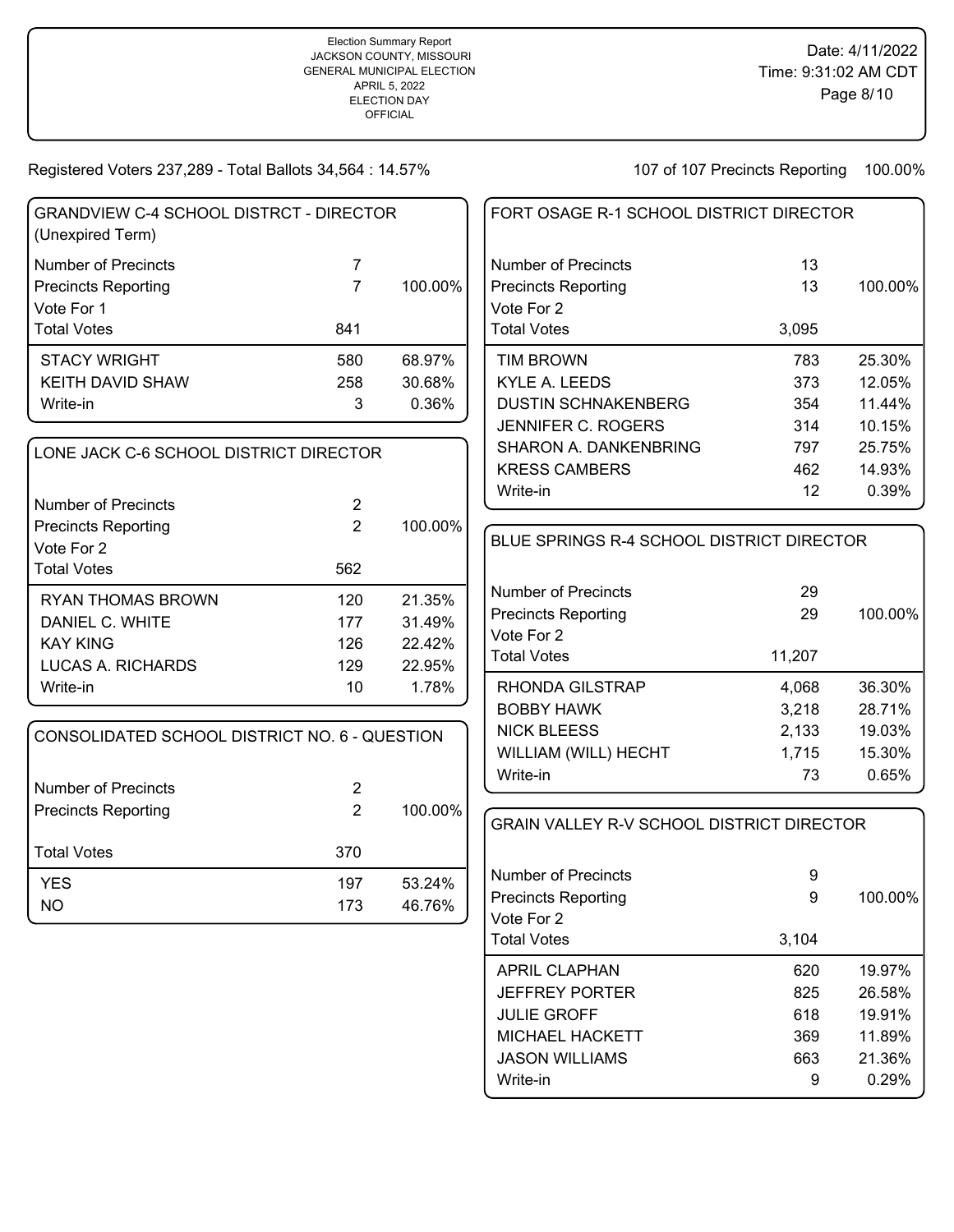| LONE JACK FIRE PROTECTION DISTRICT - QUESTION 1 |     |         |
|-------------------------------------------------|-----|---------|
| Number of Precincts                             | 6   |         |
| <b>Precincts Reporting</b>                      | 6   | 100.00% |
| l Total Votes                                   | 566 |         |
| <b>YES</b>                                      | 308 | 54.42%  |
| NO.                                             | 258 | 45.58%  |

| LONE JACK PROTECTION DISTRICT - QUESTION 2 |     |         |
|--------------------------------------------|-----|---------|
| Number of Precincts                        | 6   |         |
| <b>Precincts Reporting</b>                 | 6   | 100.00% |
| <b>Total Votes</b>                         | 565 |         |
| <b>YES</b>                                 | 280 | 49.56%  |
| NO                                         | 285 | 50.44%  |

| SOUTHERN JACKSON COUNTY FIRE PROTECTION<br>DISTRICT DIRECTOR |     |         |
|--------------------------------------------------------------|-----|---------|
| Number of Precincts                                          | 10  |         |
| <b>Precincts Reporting</b>                                   | 10  | 100.00% |
| Vote For 1                                                   |     |         |
| <b>Total Votes</b>                                           | 859 |         |
| SARAH "SALLY" HAYNES                                         | 831 | 96.74%  |
| Write-in                                                     | 28  | 3.26%   |

| SOUTHERN JACKSON COUNTY FIRE PROTECTION<br><b>DISTRICT- QUESTION 1</b> |            |                  |
|------------------------------------------------------------------------|------------|------------------|
| Number of Precincts<br><b>Precincts Reporting</b>                      | 10<br>10   | 100.00%          |
| <b>Total Votes</b>                                                     | 1,193      |                  |
| YFS<br>NΟ                                                              | 652<br>541 | 54.65%<br>45.35% |

| OAK GROVE R-6 SCHOOL DISTRICT DIRECTOR   |     |          |  |  |
|------------------------------------------|-----|----------|--|--|
| Number of Precincts                      | 5   |          |  |  |
| <b>Precincts Reporting</b><br>Vote For 2 | 5   | 100.00%  |  |  |
| <b>Total Votes</b>                       | 910 |          |  |  |
| JEFFREY LEE JENNINGS                     | 264 | 29.01%   |  |  |
| <b>MONTIE UDELL TRIPP</b>                | 221 | 24.29%   |  |  |
| RANDALL "RANDY" MCCLAIN                  | 273 | 30.00%   |  |  |
| <b>JAMES HERNANDEZ</b>                   | 151 | 16.59%   |  |  |
| Write-in                                 |     | $0.11\%$ |  |  |

| LEES SUMMIT R-7 SCHOOL DISTRICT DIRECTOR                        |          |         |  |  |
|-----------------------------------------------------------------|----------|---------|--|--|
| Number of Precincts<br><b>Precincts Reporting</b><br>Vote For 2 | 34<br>34 | 100.00% |  |  |
| <b>Total Votes</b>                                              | 23,576   |         |  |  |
| LARRY ANDERSON                                                  | 3,875    | 16.44%  |  |  |
| <b>ANNE GEANES</b>                                              | 717      | 3.04%   |  |  |
| <b>MELISSA KELLY FOXHOVEN</b>                                   | 2,618    | 11.10%  |  |  |
| <b>MIKE ALLEN</b>                                               | 2,933    | 12.44%  |  |  |
| JOSEPH A. YACAGINSKY                                            | 390      | 1.65%   |  |  |
| <b>HEATHER ESLICK</b>                                           | 5,929    | 25.15%  |  |  |
| <b>JENNIFER FOLEY</b>                                           | 6,166    | 26.15%  |  |  |
| WILLIAM LINDSEY                                                 | 861      | 3.65%   |  |  |
| Write-in                                                        | 87       | 0.37%   |  |  |

| FORT OSAGE FIRE PROTECTION DISTRICT DIRECTOR                                          |                        |                                     |
|---------------------------------------------------------------------------------------|------------------------|-------------------------------------|
| Number of Precincts<br><b>Precincts Reporting</b><br>Vote For 1<br><b>Total Votes</b> | 7<br>800               | 100.00%                             |
| REBECCA MCINTYRE<br><b>TIMOTHY RUNYON</b><br><b>HANNAH DAUGHERTY</b><br>Write-in      | 265<br>305<br>227<br>3 | 33.12%<br>38.12%<br>28.38%<br>0.38% |